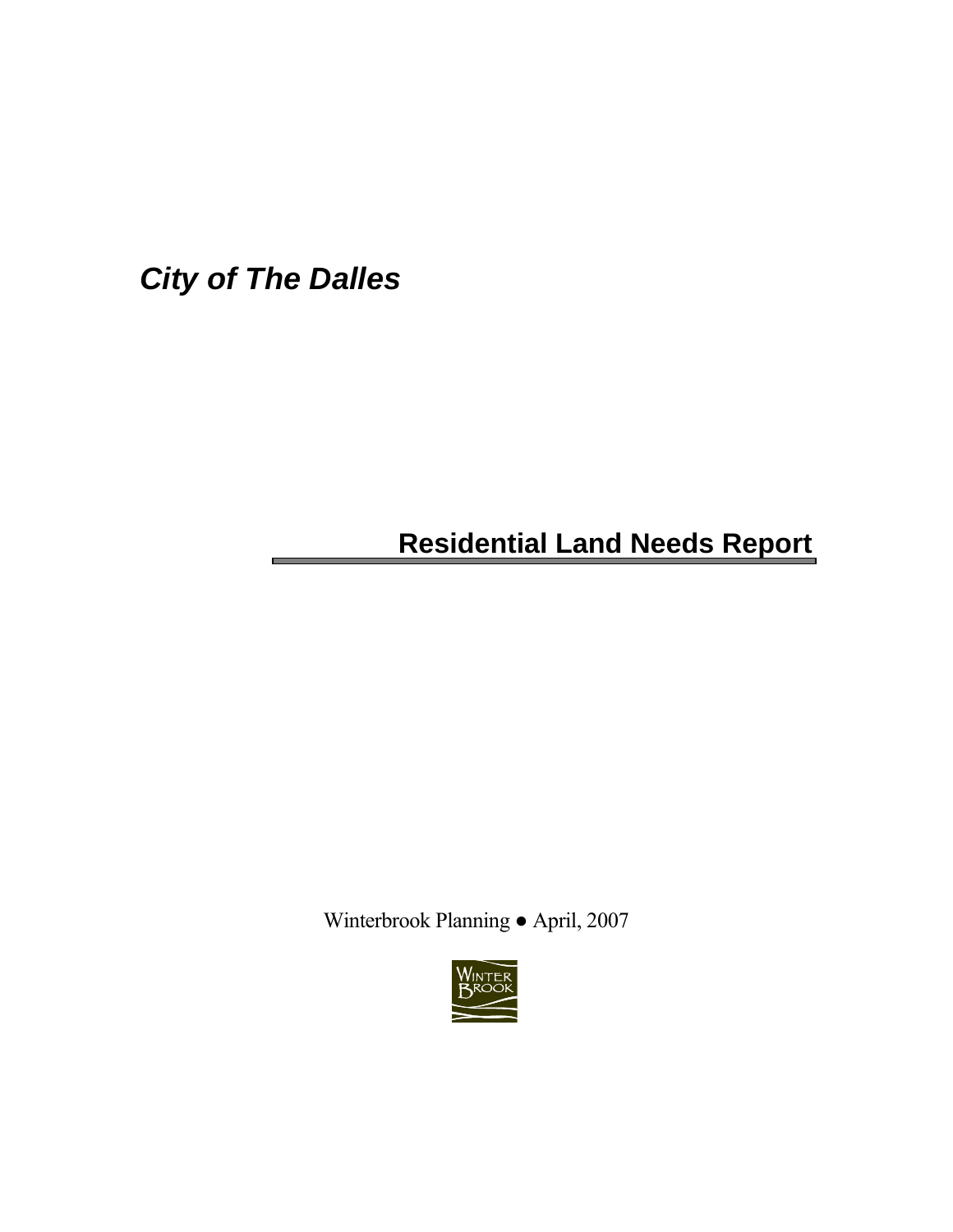# **City of The Dalles**

# **Residential Land Needs Report**

Winterbrook Planning · April, 2007

# **Table of Contents**

| <b>THAME OF COMMUNIST</b> |
|---------------------------|
|                           |
|                           |
|                           |
|                           |
|                           |
|                           |
|                           |
|                           |
|                           |
|                           |
|                           |
|                           |
|                           |
|                           |
|                           |
|                           |
|                           |
|                           |
|                           |
|                           |
|                           |
|                           |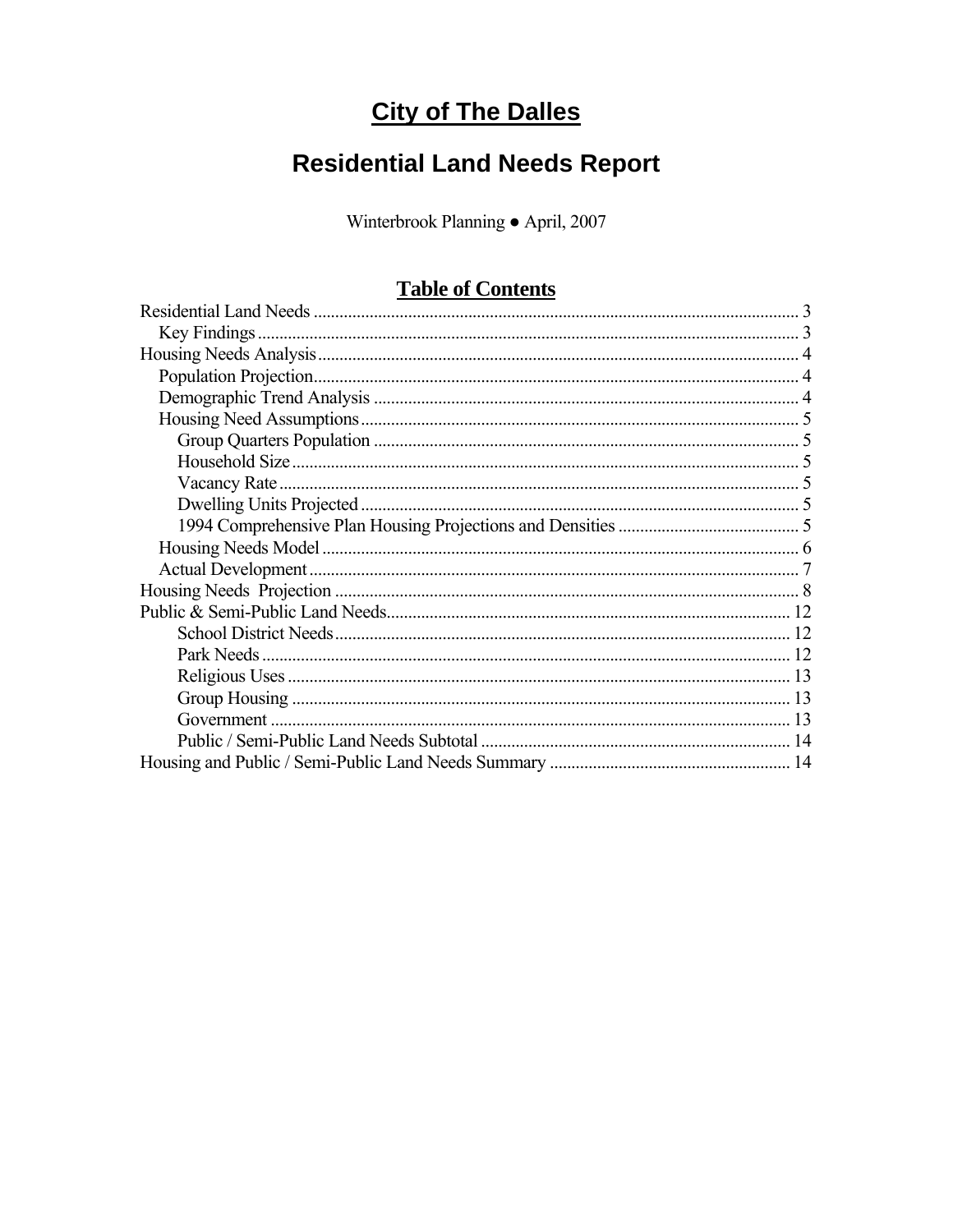# <span id="page-2-0"></span>**RESIDENTIAL LAND NEEDS**

This Report determines year 2026 and 2056 housing and public / semi-public land needs for the City of The Dalles, Oregon. Determination of The Dalles' housing needs builds upon the firm foundation found in the Housing section of The Dalles Comprehensive Land Use Plan (CLUP - 1994). That 1994 CLUP included a revised housing needs projections by type through the Year 2010. To develop a Year 2026 housing need projection, Winterbrook relied on a revised population projection prepared by ECONorthwest, evaluation of demographic trends from the 1990 and 2000 US Census, review of recent development trends, and input from City staff. Based on a series of assumptions, this report determines the number, type and density of housing units that will be meet to accommodate planned population growth through over the next 20 years.

This Report also projects the need for of public and semi-public land through the Year 2026. To make this determination, Winterbrook relied on existing Comprehensive Plan policies, City Staff analysis of current use-to-population ratios, ECONorthwest's analysis of public employment needs, and continuing input from City Staff.

# **Key Findings**

As documented below in Table 1, after accounting for land within the existing UGB, The Dalles has residential land deficit of 522 acres for the year 2026, and 1,466 acres for the year 2056. Land that is constrained by steep slopes, floodplain, stream corridors or wetlands is not considered part of the buildable lands inventory.

|       | <b>Housing Deficit</b>  | <b>Public / Semi-Public Deficit</b> | <b>Total Residential Land Deficit</b> |
|-------|-------------------------|-------------------------------------|---------------------------------------|
| Year  | (gross buildable acres) | (gross buildable acres)             | (gross buildable acres)               |
| 2026  | 191                     | 331                                 | 522                                   |
| 12056 | 873                     | 593                                 | 1.466                                 |

#### **Table 1: Residential Land Needs Summary**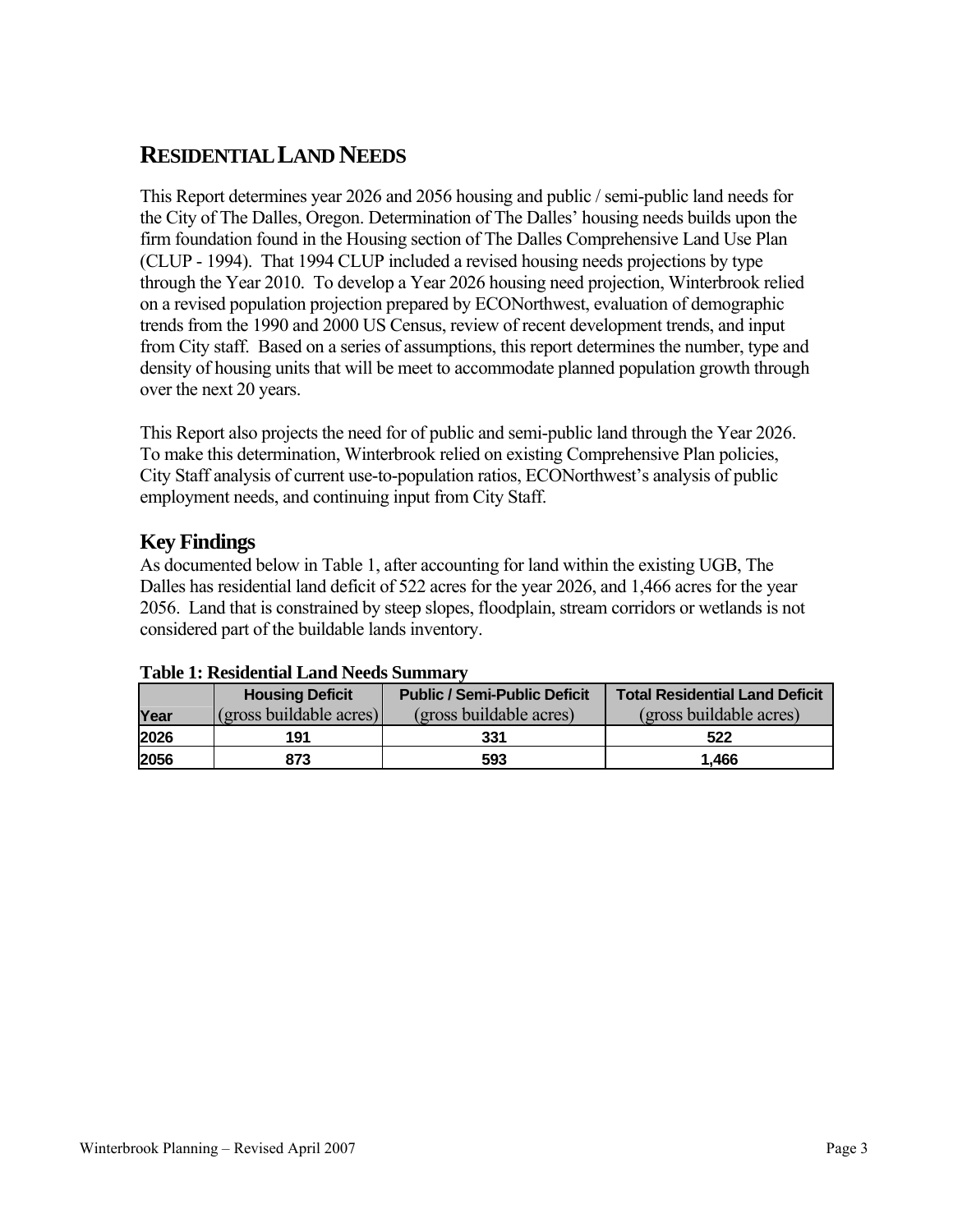# <span id="page-3-0"></span>**HOUSING NEEDS ANALYSIS**

The Housing Needs Analysis reviews and incorporates ECONorthwest's Population Forecast and the Demographic Trends Analysis (Appendix 1), describes base housing need assumptions, reviews future housing type and density needs, analyzes recent "actual" development in The Dalles, and concludes with recommended dwelling unit types, densities, and plan district allocations.

# **Population Projection**

In order to establish a solid future population figure on which to base analysis of housing and public / semi-public land needs, the City must have a "coordinated" population projection.

ECONorthwest prepared a population forecast for the City of The Dalles in a May 26, 2006 memorandum titled "Population Forecast for The Dalles". This population forecast was based on:

- Historical growth trends and factors affecting growth in the Columbia Gorge region, Wasco County, and The Dalles.
- Evaluation of Wasco County population forecasts developed by the State Office of Economic Analysis.

The proposed population forecast is specifically designed to provide justification for Wasco County, so the County can adopt the forecast as a coordinated population projection.

The ECONorthwest population forecast shows a 2026 population of 22,545 and a 2056 population of 31,926. These are the population figures on which this memorandum will base 20-year (urban growth boundary) and 50-year (urban reserve) land needs. As shown on Table 2 below, the projected population growth results in projected *increases* in The Dalles' population of 7,073 in 2026, and 16,454 in 2056.

| Table 2. 2000-2030 I opulation I Folection |                   |                 |  |  |  |
|--------------------------------------------|-------------------|-----------------|--|--|--|
| Year                                       | <b>Population</b> | <b>Increase</b> |  |  |  |
| 2006                                       | 15,472            |                 |  |  |  |
| 2026                                       | 22.545            | 7.073           |  |  |  |
| 2056                                       | 31,926            | 16,454          |  |  |  |

## **Table 2: 2006-2056 Population Projection**

# **Demographic Trend Analysis**

A detailed analysis of The Dalles' past and relatively current demographics, based primarily on census data, is found attached as Appendix 1: Demographic Trend Analysis. The Demographic Trend Analysis informs basic housing need assumptions used in this memorandum, as well as economic development work and proposed Comprehensive Plan / Development Code amendments. Preliminary demographic findings show that The Dalles is a relatively homogeneous community with relatively affordable housing, although this is likely to change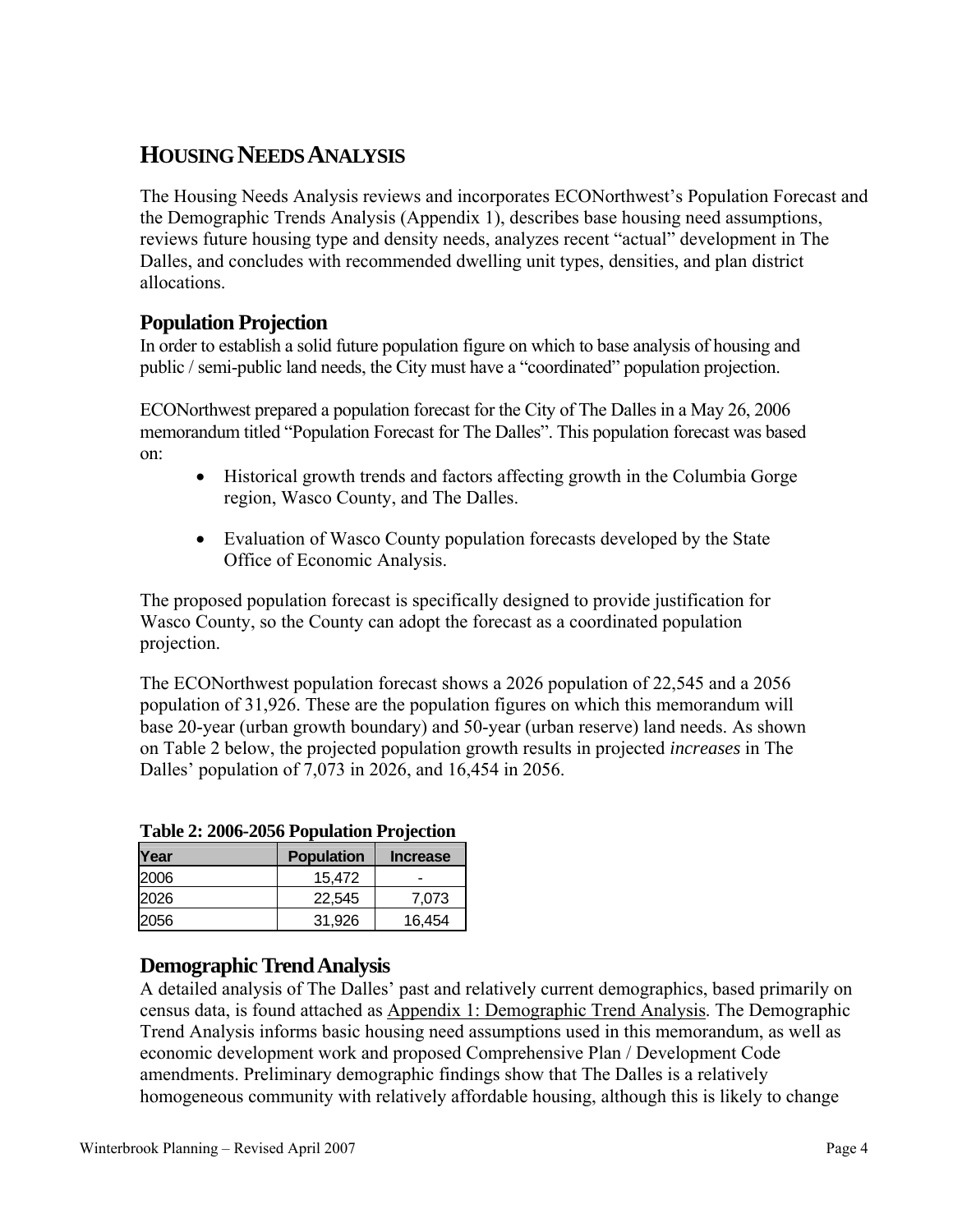<span id="page-4-0"></span>somewhat over the next 20 years. Increased employment opportunities, coupled with a growing retirement community, are likely push the demand for a broader range of housing types – including small lot single family, row homes and condominiums.

## **Housing Need Assumptions**

Basic housing land need assumptions include removal of group quarters population, determination of household size and vacancy rate, and establishing a projected density for future residential development.

## **Group Quarters Population**

To determine future population in group quarters<sup>[1](#page-4-1)</sup>, we extended the existing ratio of population in group quarters in The Dalles, as identified in the 2000 US Census. The population in group quarters was removed from basic residential land needs (but accounted for in the Public / Semi-Public Land Needs section below). The 2000 Census ratio was 3.3%, which leads to 233 additional residents in group housing by 2026 and 543 residents by 2056.

#### **Household Size**

As part of the Housing Needs Analysis, we looked at historical trends in household size for The Dalles, as well as Hood River, Wasco County, and the State of Oregon. The City of The Dalles had 2.4 persons per household in 1990 as well as 2000. Household sizes in Wasco County and Oregon were trending slightly down, while Hood River's household size rose slightly. We extended the existing household size of 2.4 through 2056.

#### **Vacancy Rate**

We also looked at vacancy rates as part of the Housing Needs Analysis. The Dalles had overall vacancy rates of 6.6% and 6.3% in 1990 and 2000 respectively. These rates were lower than Wasco County as a whole and Oregon, and substantially lower than Hood River. For purposes of this analysis, we assumed a slight lowering of the overall vacancy rate to 6%.

#### **Dwelling Units Projected**

Using the projected populations for 2026 and 2056 and the assumptions above, projected dwelling units are 3,032 for 2026 and 6,875 for 2056.

## **1994 Comprehensive Plan Housing Projections and Densities**

The 1994 CLUP identifies a "target ratio" for housing of 50% single family, 25% multifamily, and 25% mobile homes. The Comprehensive Plan also establishes residential designations with the following density ranges:

<span id="page-4-1"></span><sup>&</sup>lt;sup>1</sup> Some examples of group housing include institutional residences, elder care facilities, and farmworker housing.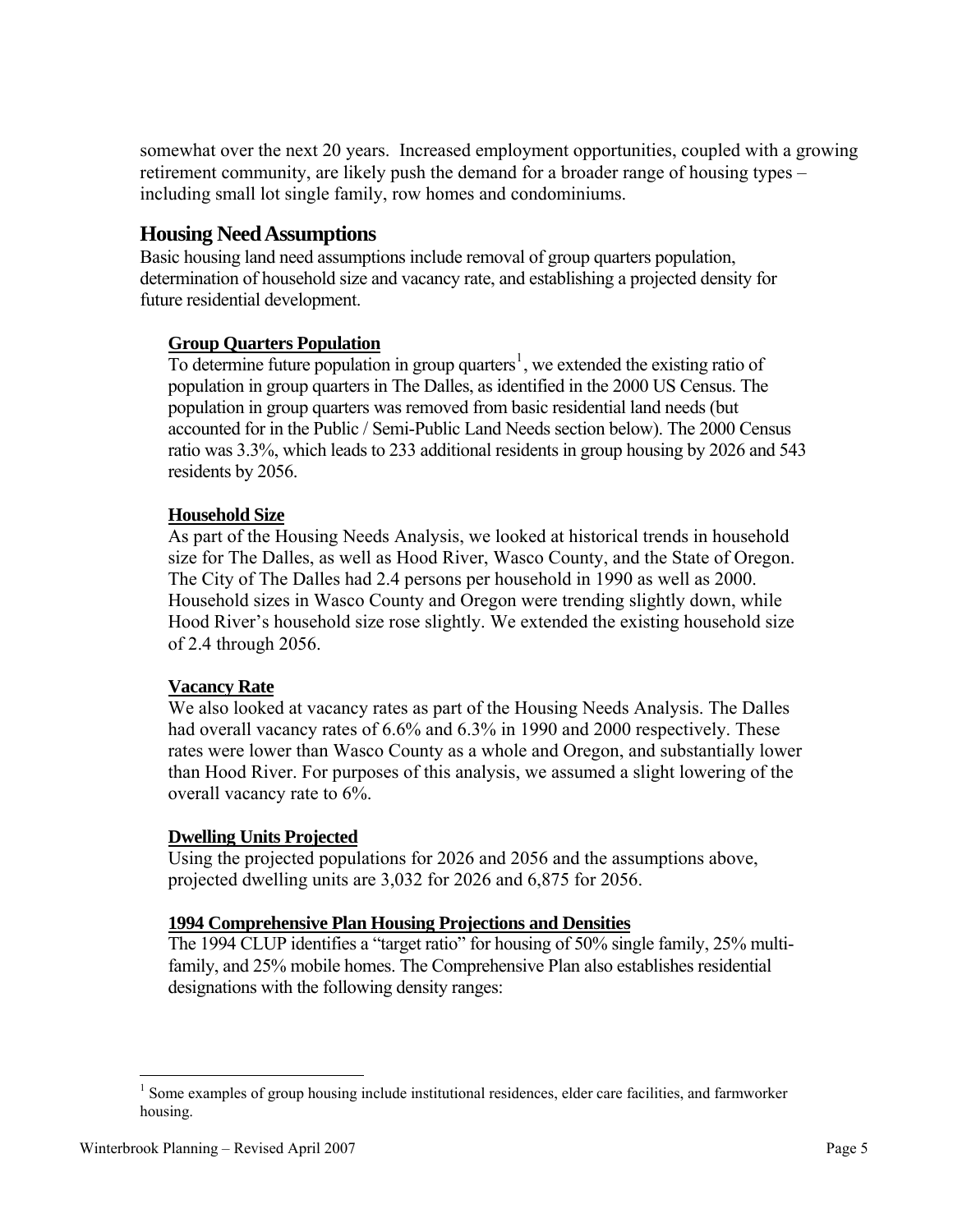- <span id="page-5-0"></span>• Low Density Residential (RL) which allows large lot single family residential and duplexes at 0-6 Dwelling Units per Gross Acre
- Medium/High Density Residential (RH) which allows all dwelling unit types *except* mobile home parks at 7-25 Dwelling Units per Gross Acre
- Mobile Home Residential (RMH) which allows all dwelling unit types at 7-17 Dwelling Units per Gross Acre

Part of this iterative process is to review these assumptions and revise them based on changed circumstances, community values and statewide planning requirements.

# **Housing Needs Model**

The Housing Needs Model is a tool prepared by the Oregon Housing and Community Services (OHCS) Department that local governments may use in projecting future housing needs<sup>[2](#page-5-1)</sup>. City of The Dalles planning staff worked with Winterbrook Planning apply the "Housing / Land Needs Model M" to conditions in The Dalles. The results of the model run are found in Appendix  $2<sup>3</sup>$  $2<sup>3</sup>$  $2<sup>3</sup>$  and are summarized in Table 3 below. This Housing Needs Model run shows an 2026 need for about 602 acres of Low Density Residential, 75 acres of High Density Residential, and 128 acres of Medium Density / Mobile Home Residential, totaling 805 acres.

## **Table 3: OHCS Model Run, Year 2026 Residential Needs**

|                     | RL    | RH   | <b>RMH</b> | <b>Totals</b> |
|---------------------|-------|------|------------|---------------|
| <b>Acres Needed</b> | 601.8 | 75.2 | 28.4       | 805           |

However, the Model assumes a 2000 base year, which worked in conjunction with other Model elements to produce substantially higher dwelling unit and acreage needs for the year 2026 – as it was modeling a 26-year need. The model run showed a 2026 additional dwelling unit need of 4,297. In contrast, Winterbrook's projections are based on a 20-year housing needs projection, as required by Goal 14 – Urbanization. Thus, Winterbrook projected housing needs from 2006 – 2026. Primarily as a result of this shorter timeframe, we project that 3,032 new dwelling units will be needed in he Dalles by the Year 2026.

To address the difference in timeframe of the Model, we applied a 20:26 ratio to the Model results. This led to Table 4, below. **Using a 20:26 ratio shows a 2026 need for 423 acres of RL, 68 acres of RH, and 85 acres of RMH, totaling 576 gross buildable acres of housing land need.** After accounting for suggested revisions to the Comprehensive Plan and Land Use

 $\overline{a}$ 

<span id="page-5-1"></span><sup>&</sup>lt;sup>2</sup> "The Oregon Housing Needs Analysis Model is based on a methodology for determining housing and land needed for that housing for communities in accordance with Oregon's Land Use Planning Goals. A community's current and projected demographics, existing housing inventory, and regional tenure choices drive the model's results. The model's output includes needed housing units by tenure (ownership versus rental), price point, and housing type as well as the acreage needed by land use zone. It generates current unmet needs as well as future housing needs and will automatically produce tables and graphs of model results for presentation and report uses." – OHCS Website

<span id="page-5-2"></span><sup>&</sup>lt;sup>3</sup> Winterbrook revised some Model allocation assumptions and reworked some basic Model inputs. Land supply inputs better reflect the 2006 Buildable Lands Inventory and account for "infill" potential.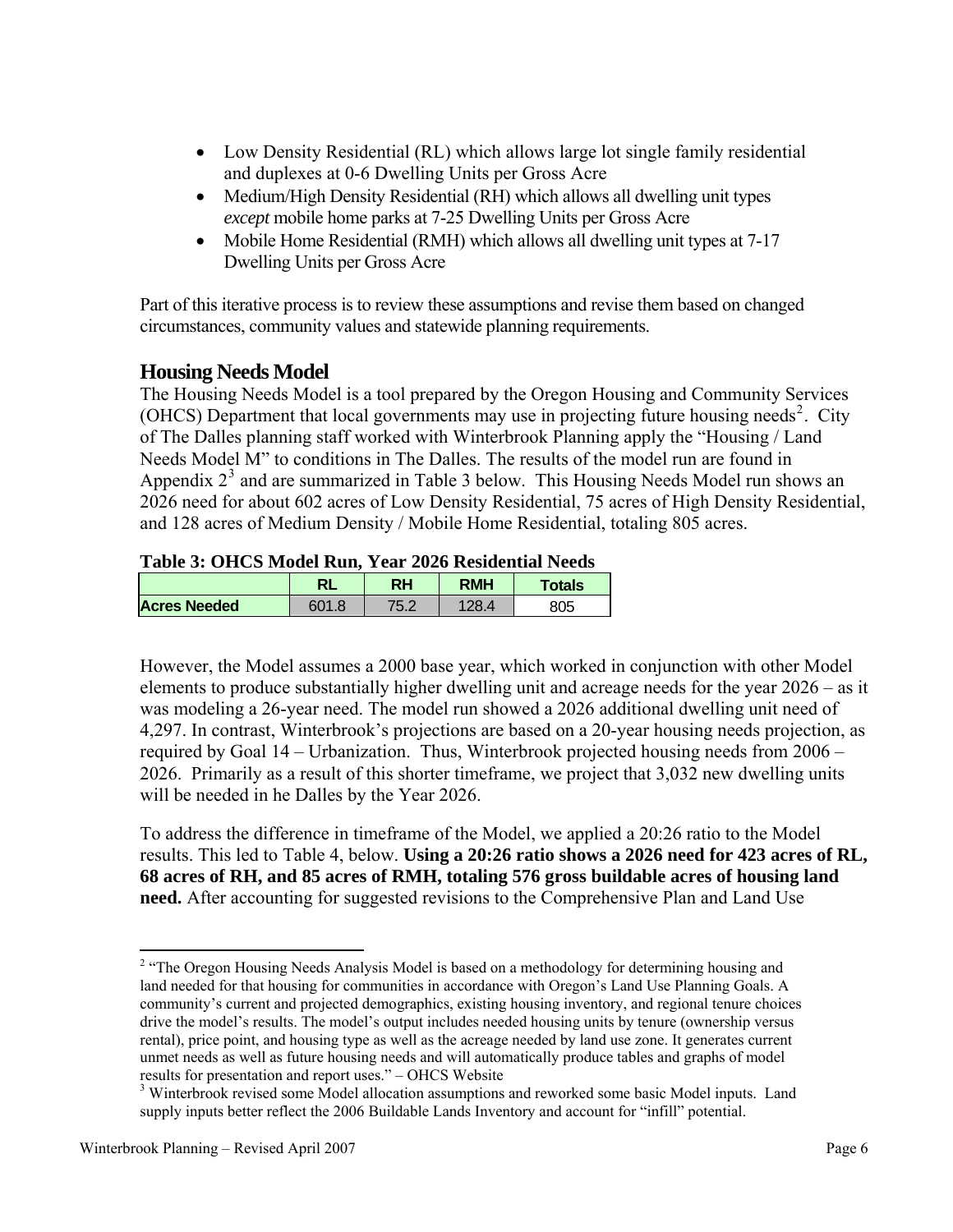<span id="page-6-0"></span>Development Ordinance, we ran the Model again. The revised Model run is found below, in the "Housing Needs Projection" section of this Report.

| Table 4: 20:20 Rauo Model Run, Year 2020 Residential Needs |     |    |            |        |  |
|------------------------------------------------------------|-----|----|------------|--------|--|
|                                                            |     | RH | <b>RMH</b> | Totals |  |
| <b>Acres Needed</b>                                        | 423 | 68 | 85         | 576    |  |

# **Table 4: 20:26 Ratio Model Run, Year 2026 Residential Needs**

# **Actual Development**

Recent development trends are relevant to the determination of future housing needs. The Dalles planning staff compiled recent residential development data from 2001-2006. Tables 6-8 below show actual development for this period. The building permit data in Table 5 show that manufactured homes accounted for most permitted residential development. There was only one building permit issued for a multi-family development between 2001 and 2005 (24 units). Table 5 shows a distribution of 87% single family (including manufactured homes) and 13% multifamily for the timeframe.

| <b>Housing Type</b> | 2001 | 2002 | 2003 | 2004 | 2005 | <b>Total</b> | <b>Percent</b> |
|---------------------|------|------|------|------|------|--------------|----------------|
| Site-Built SF       |      |      | 10   | 19   | 31   | 66           | 35%            |
| Manufactured SF     | 20   | 24   | 20   | 18   | 15   | 97           | 52%            |
| Multi-Family        | 24   |      |      |      |      | 24           | 13%            |

## **Table 5: Building Permits 2001-2005**

Table 6 shows housing type distribution in recent applications for subdivisions and Planned Unit Developments (PUDs). As shown in the table, there were no applications for subdivisions or PUDs from 2001-2004. All of the subdivision and PUD application data are from 2005-2006. As shown in Table 6, 67% of the units applied for were single family, 3% townhouse (attached single family), and 30% multi-family.

| <b>Housing Type</b> | $2001 - 4$ | 2005-6 | Total | <b>Percent</b> |  |  |  |
|---------------------|------------|--------|-------|----------------|--|--|--|
| Single Family       |            | 343    | 343   | 67%            |  |  |  |
| Townhouse           |            | 15     | 15    | 3%             |  |  |  |
| Multi-Family        |            | 154    | 154   | 30%            |  |  |  |

#### **Table 6: Subdivisions and PUDs 2001-2006**

Table 7 shows units and gross density in recent subdivision and PUD applications, by plan and zone designation. As shown in Table 7, applications for subdivisions and PUDs in Low Density Residential (RL) areas came in at 4.4 dwelling units per gross acre. Applications for subdivisions and PUDs in High Density Residential (RH) areas were averaging 6.1 dwelling units per gross acre – at the low end of the density range. Applications for subdivisions and PUDs in Medium Density / Mobile Home Residential (RMH) areas averaged 7.2 dwelling units per gross acre. There also were a couple PUDs in commercial zones. These averaged 4.9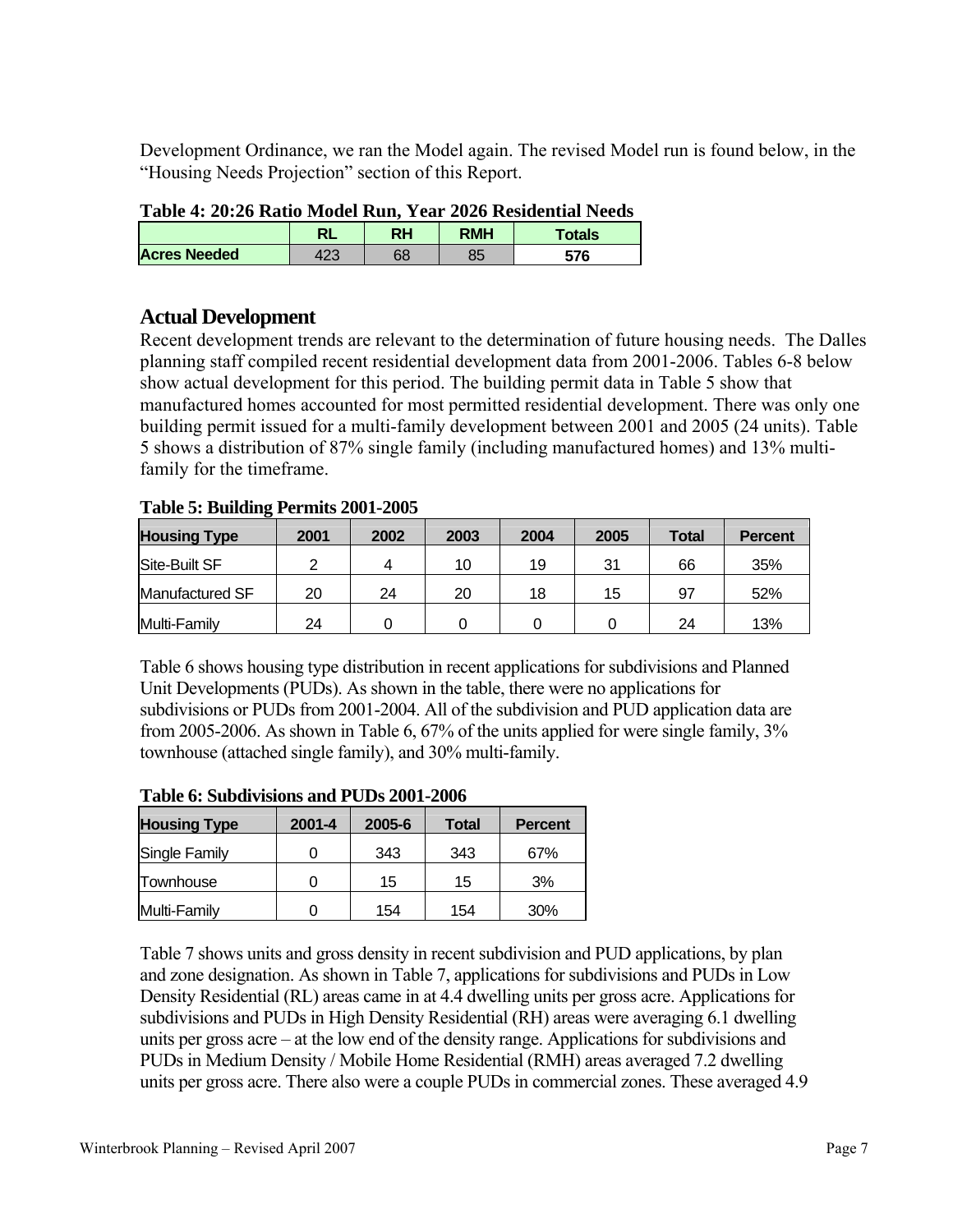<span id="page-7-0"></span>dwelling units per gross acre, however, the gross acreage for the site included some commercial uses as well.

As shown on Table 7, overall gross density for residential subdivision and PUD applications was 5.0 dwelling units per gross acre.

| <b>Plan / Zone</b>                | <b>Units</b> | <b>Gross Acres</b> | <b>Gross Density</b> |
|-----------------------------------|--------------|--------------------|----------------------|
| Low Density Residential (RL)      | 130          | 29                 | 4.4                  |
| High Density Residential (RH)     | 45           |                    | 6.1                  |
| Med / Mob Residential (RMH)       | 29           |                    | 7.2                  |
| <b>Subtotal Residential Zones</b> | 204          |                    | 5.0                  |
| <b>CR/CG PUDs</b>                 | 308          | 62                 | 4.9                  |
| <b>Total All Zones</b>            | 512          | 103                | 5.0                  |

**Table 7: Subdivision and PUD Units and Density by Zone 2001-2006** 

**Table 8 below shows The Dalles' 2026 residential land needs if it continued recent "actual" development densities and plan designation allocations. The Dalles would require 441 acres for RL, 93 acres for RMH, and 70 acres for RH, totaling 603 acres at a density of 5 dwelling units per gross buildable acre.** 

| Plan<br><b>Designation</b> | <b>Percent</b> | <b>Units</b> | <b>Gross</b><br><b>Density</b> | <b>Gross Acre</b><br><b>Need</b> |
|----------------------------|----------------|--------------|--------------------------------|----------------------------------|
| IRL                        | 64%            | 1,940        | 4.4                            | 441                              |
| <b>RMH</b>                 | 22%            | 667          | 7.2                            | 93                               |
| <b>RH</b>                  | 14%            | 424          | 6.1                            | 70                               |
| <b>Totals</b>              | 100%           | 3,032        | 5.0                            | 603                              |

**Table 8: Land Needs – Actual Development** 

# **HOUSING NEEDS PROJECTION**

Prior to amending an urban growth boundary, cities must show that they have made efforts to use residential land more efficiently and to provide for a variety of housing options that will be relatively affordable to existing and future residents. In 1994, The Dalles committed to a number of efficiency measures, including allowing for small lot single family, attached single family (town houses), variable lot dimensions, accessory dwelling units, cluster housing through the PUD process, and providing a wide range of multiple-family housing options. (CLUP, p. 33) These measures have been incorporated into the City's three residential zones and have been effective in increasing residential densities and providing affordable housing opportunities.

The existing CLUP and The Dalles Land Development Ordinance (LDO) identify and encourage the following housing types:

• Single Family – Large Lot: includes conventional (site-built) and manufactured single family homes.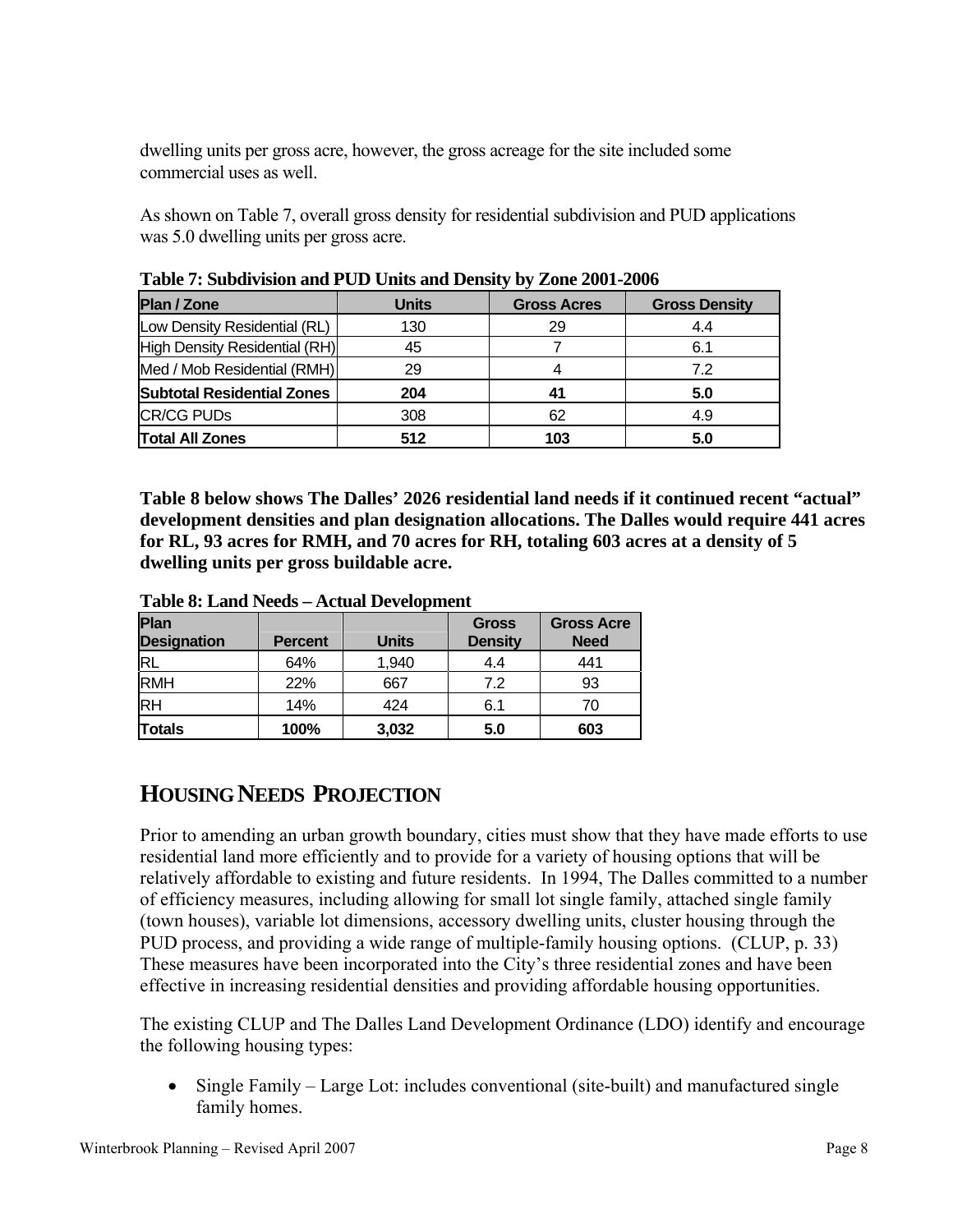- Single Family Small Lot: includes conventional and manufactured single family homes, and attached single family dwelling units (town houses).
- Mobile Home Park: includes manufactured dwellings within a mobile home park
- Multi-Family, includes more than one unit on a lot, whether for sale condominiums, or for rent apartments. (For purposes of this analysis, duplexes are a form of multi-family housing allowed in the RL district.)

However, the recent surge in housing prices in The Dalles supports the need for additional measures. Based on recent development, Comprehensive Plan policies, discussion with City Staff, and demographic trends, Winterbrook makes the following dwelling unit and density projections. These projections assume additional measures to increase land use efficiency will be adopted by the City.

Table 9 below projects housing need by type and density from 2006 through 2056. A total of 3,032 new dwelling units will be needed by 2026. This figure increases to 6,875 new dwelling units by 2056.

**Table 9 projects overall residential densities at 5.6 dwelling units per gross buildable acre – or about 7.0 dwelling units per net buildable acre.[4](#page-8-0) These densities are higher than densities seen in recent "actual" development (5.0 dwelling units per buildable gross acre or 6.25 units per net buildable acre) and reflect additional efficiency measures recommended by Winterbrook in the Proposed Comprehensive Plan and Land Use Development Ordinance Revisions**. Because The Dalles has already adopted design standards to ensure neighborhood compatibility, these measures are anticipated to make slight density increases both feasible for developers and palatable to residents.

**As shown on Table 9, 539 gross buildable acres[5](#page-8-1) are needed to accommodate projected Year 2026 housing needs, and 1,222 acres are needed to meet Year 2056 housing needs.** 

| <b>Unit Type</b>        | <b>Percent</b> | <b>Gross</b><br><b>Density</b> | <b>Net</b><br><b>Density</b> | 2026 Gross Acres<br><b>Needed</b> | <b>2056 Gross</b><br><b>Acres Needed</b> |
|-------------------------|----------------|--------------------------------|------------------------------|-----------------------------------|------------------------------------------|
| SF-Large Lot            | 50%            |                                | 5                            | 379                               | 859                                      |
| <b>SF-Small Lot</b>     | 20%            |                                | 8.8                          | 87                                | 196                                      |
| <b>Mobile Home Park</b> | 5%             | 8                              | 9.4                          | 19                                | 43                                       |
| Multi-Family            | 25%            | 14                             | 16.5                         | 54                                | 123                                      |
| <b>Totals</b>           | 100%           | 5.6                            | 7.0                          | 539                               | 1,222                                    |

**Table 9: Needed Acreage by Type and Density** 

<span id="page-8-0"></span><sup>4</sup> A "net acre" is 43,560 square feet after removing land for streets. For example, a 5-acre parcel (without development constraints) with 1 acre of street dedication will have 5 gross buildable acres and 4 net buildable acres. Where land is dedicated for public streets, net buildable density is greater than gross buildable density. This translates into an average site size – for all housing types – of about 6,000 square feet per dwelling.

 $\overline{a}$ 

<span id="page-8-1"></span> $5$  A gross buildable acre is 43,560 square feet of land after removing "unbuildable" land (i.e., floodplain, slopes of 25% or greater, stream corridors and wetlands). For example, a 7-acre parcel that has 2 acres with slopes of 25% or greater will have 5 gross buildable acres.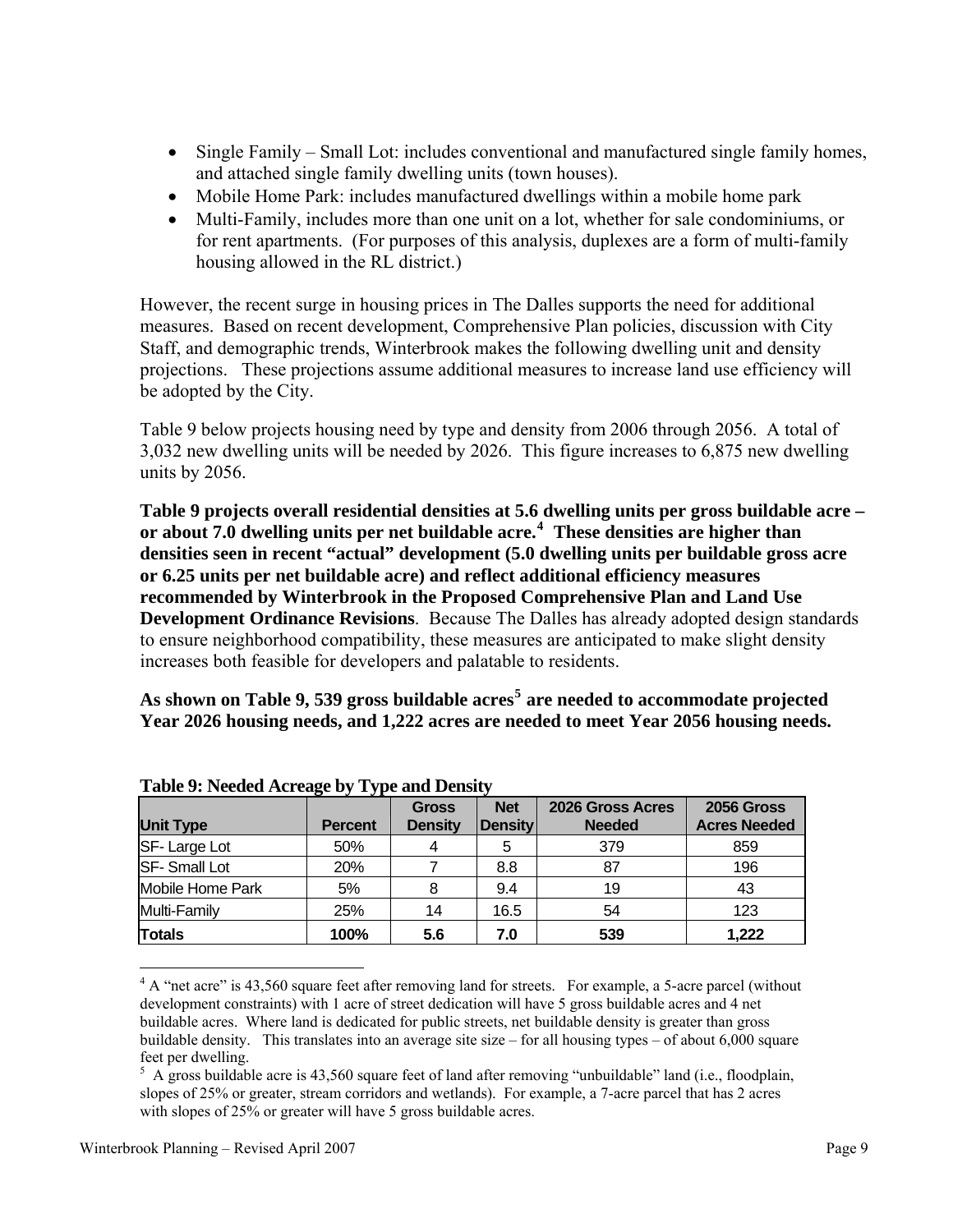Tables 10 and 11 breaks down the 2026 and 2056 acreage needs by *amended* Comprehensive Plan designation and unit type. The key to those tables:

### **Residential Plan Designations**

- RL: Low Density Residential
- RM: Medium Density Residential
- RH: High Density Residential

## **Housing Types**

- SF-L: Large Lot Single Family (site-built and manufactured)
- SF-S: Small Lot Single Family (site-built or manufactured, includes attached single family town homes)
- MHP: Manufactured Home Park (mobile homes)
- MF: Multi-Family and Duplexes (i.e., two or more units on a single parcel, whether for sale or rent)

As shown on Table 10, all of the large lot single family housing is expected to locate on Low Density Residential (RL) lands. Winterbrook recommends allowing small lot single family and row houses in the RL designation where on-site density transfer is possible. Thus, small lot single family and attached single family (row houses) would be allowed in all three plan designations. Duplexes also are allowed in the RL designation on corner lots, which accounts for limited multi-family units in this low density residential designation.

Manufactured dwelling parks are allowed only in the proposed Medium Density Residential RM (previously MHR) designation, but not in the High Density Residential (HR) designation. Both of these higher density designations currently allow the full range of housing types. Winterbrook recommends, however, that large lot single family residential be restricted from the MR and HR designations.

**This projection, when compared to the buildable land supply within the existing UGB, results in a deficit of 129 acres in RL designation, 51 acres in the RM designation, and 11 acre in RH. This justifies the addition of 191 gross buildable acres to The Dalles' UGB to meet Year 2026 residential land needs.** 

| <b>Plan</b><br><b>Designation</b> | <b>SF-Large</b><br>Lot | <b>SF-Small Lot and</b><br><b>Town Houses</b> | <b>Mobile</b><br><b>Home Park</b> | <b>Multi-</b><br><b>Family</b> | <b>Totals</b> | <b>Supply</b> | <b>Deficit</b> |
|-----------------------------------|------------------------|-----------------------------------------------|-----------------------------------|--------------------------------|---------------|---------------|----------------|
| LR                                | 379                    | 43                                            |                                   |                                | 425           | 296           | (129)          |
| <b>MR</b>                         |                        | 35                                            | 19                                | 16                             | 70            | 19            | (51)           |
| <b>IHR</b>                        |                        |                                               | $\overline{\phantom{0}}$          | 35                             | 44            | 33            |                |
| <b>Totals</b>                     | 379                    | 87                                            | 19                                | 54                             | 539           | 348           | (191           |

**Table 10: Needed Acreage by Plan Designation and Type, 2026**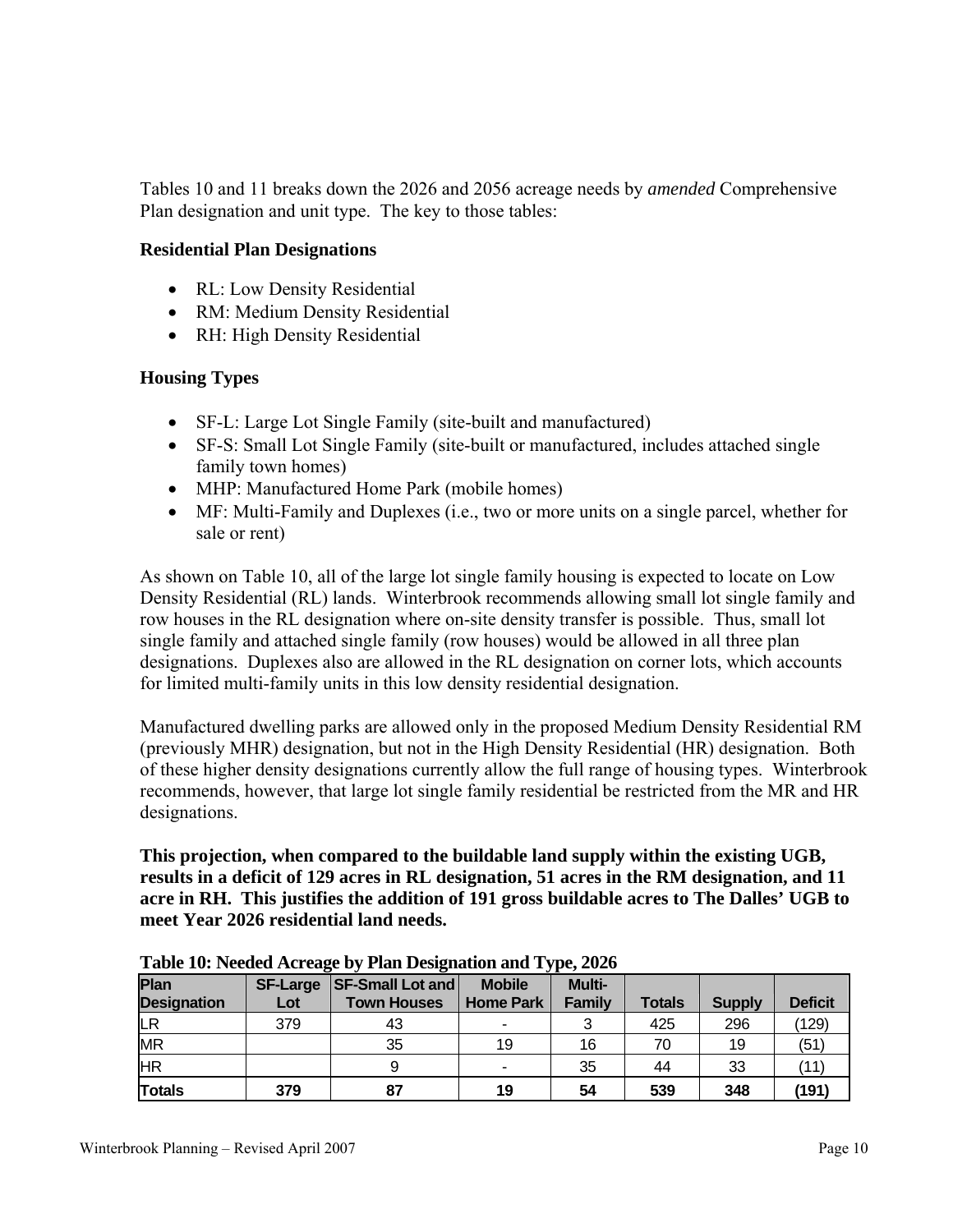We also revised the OHCS Housing Needs Model to reflect the results of suggested measures and development ordinance revisions. This revised Model run is attached as Appendix 3 to this Report. The base year difference persists, but the ratio conversion seems to mostly address this issue. However, even after the ratio conversion, the OHCS Model shows a need for about 300 additional dwelling units (3,312 vs 3,032). Table 11 below shows the results of this revised Model, after base year differences are accounted for. The allocations of land are very similar, but acreages are slightly higher – reflecting the additional units.

#### **Table 11: Revised OHCS Model, 2026 Land Needs**

|                     | NЬ  | RM                       | RH | Totals |
|---------------------|-----|--------------------------|----|--------|
| <b>Acres Needed</b> | 164 | $\overline{\phantom{a}}$ |    | 587    |

Table 12 shows the proposed year 2056 housing need projection. After accounting for land within the existing UGB, there would be a deficit of 668 acres of LR land, 139 acres of MR land, and 66 acres of HR land, totaling 873 gross buildable acres of unmet residential land need for the Year 2056.

| Plan               | SF-Large | <b>SF-Small Lot and</b> | <b>Mobile</b>            | <b>Multi-</b> |               |               |                |
|--------------------|----------|-------------------------|--------------------------|---------------|---------------|---------------|----------------|
| <b>Designation</b> | Lot      | <b>Town Houses</b>      | Home Park                | <b>Family</b> | <b>Totals</b> | <b>Supply</b> | <b>Deficit</b> |
| lLR                | 859      | 98                      | $\overline{\phantom{a}}$ |               | 964           | 296           | (668)          |
| <b>MR</b>          |          | 79                      | 43                       | 37            | 158           | 19            | (139)          |
| <b>IHR</b>         |          | 20                      | $\blacksquare$           | 80            | 99            | 33            | (66)           |
| <b>Totals</b>      | 859      | 196                     | 43                       | 123           | 1,222         | 348           | (873)          |

#### **Table 12: Needed Acreage By Plan Designation and Type, 2056**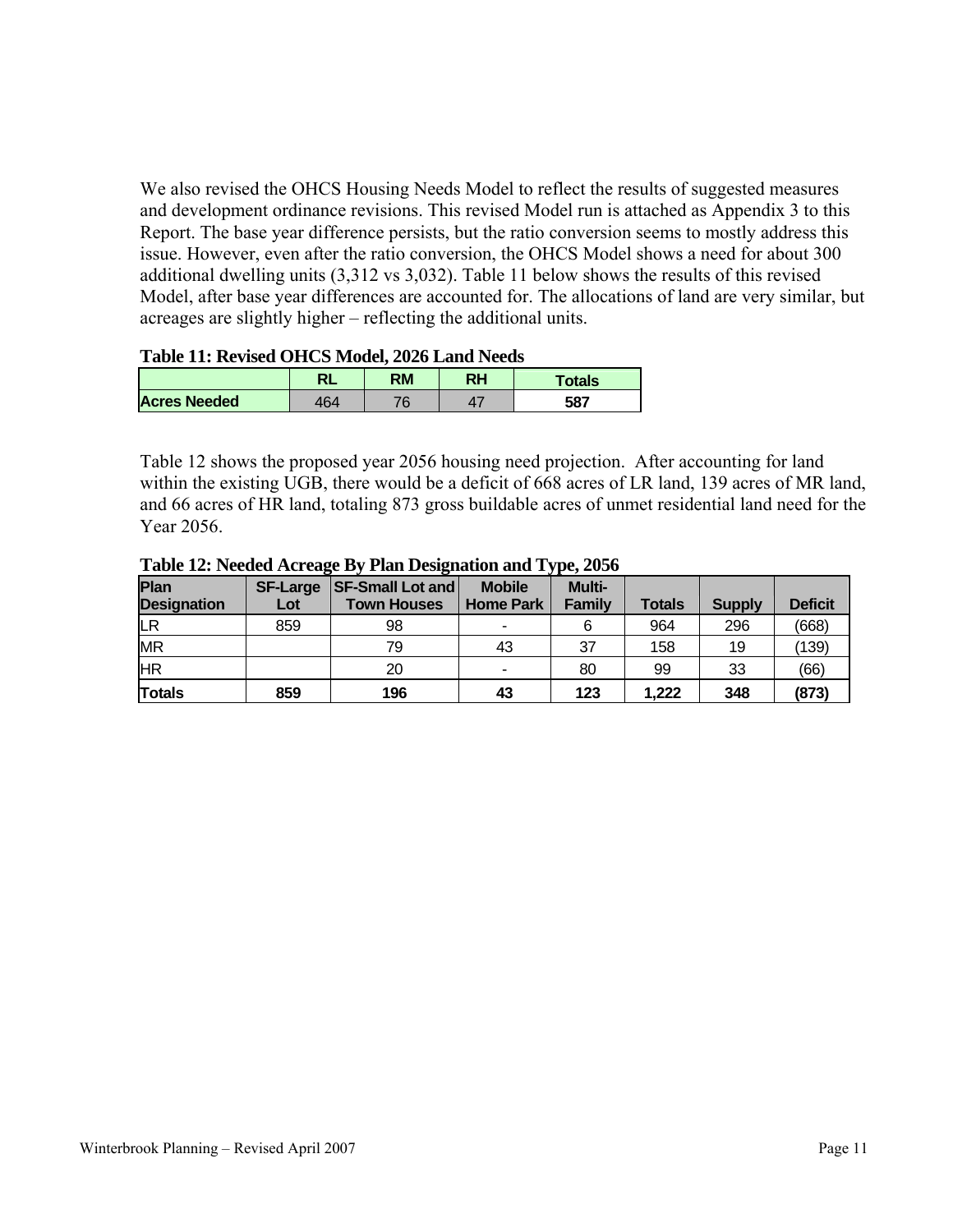# <span id="page-11-0"></span>**PUBLIC & SEMI-PUBLIC LAND NEEDS**

Public and semi-public land needs consist of schools, parks, religious, group housing, and government uses. These uses typically locate on residential land, so the need for public and semi-public land is added to residential land needs.

## **School District Needs**

The School District is currently in the process of creating a School District Facilities Master Plan, which will look at short- and long-term school district land needs. This Master Plan is not expected to be complete until January 2007. For planning purposes, and acknowledging the timeframes we have to work within, we believe it is reasonable to extend the current ratio of school land to population through the planning period.

There are currently 90.79 acres of land inside The Dalles' UGB and owned by School District #12 (The Dalles) or School District #9 (Chenoweth). These school districts merged in 2005. School district land on the east side of The Dalles, which is in the residential development process, was not counted toward supply. The current ratio of school land to population is 5.9 acres per 1000 population.

#### **Table 13: School Needs by Population Increase**

| Year | <b>Population Increase</b> | School Acreage Need |
|------|----------------------------|---------------------|
| 2026 | 7.073                      | 41.5                |
| 2056 | 16.454                     | 96.6                |

## **Park Needs**

Using the Comprehensive Plan's ratio of 10 acres of park per 1000 population, we can determine future park needs. The Dalles currently has 123 acres of park or open space land. To serve its existing population, The Dalles would need 155 acres, or an additional 32 acres for park lands.

In addition, The Dalles has a recreational need for an 18-hole golf course with standard club facilities (including a driving range and parking), totaling 120 acres. This golf course need can be mostly met by inclusion of an existing 80-acre golf course adjacent to the northwest of the existing UGB. The existing course seeks to expand by another 40 acres to include accessory facilities including a driving range. Land included within an expanded UGB to meet this identified golf course need must be adjacent to the existing golf course.

Table 14 below includes the 32-acre existing park needs, and expands the park needs based on projected 2026 and 2056 population increases, as well as need for the 120-acre golf course and facilities. Total 2026 park needs are about 223 acres, while 2056 park needs total about 317 acres.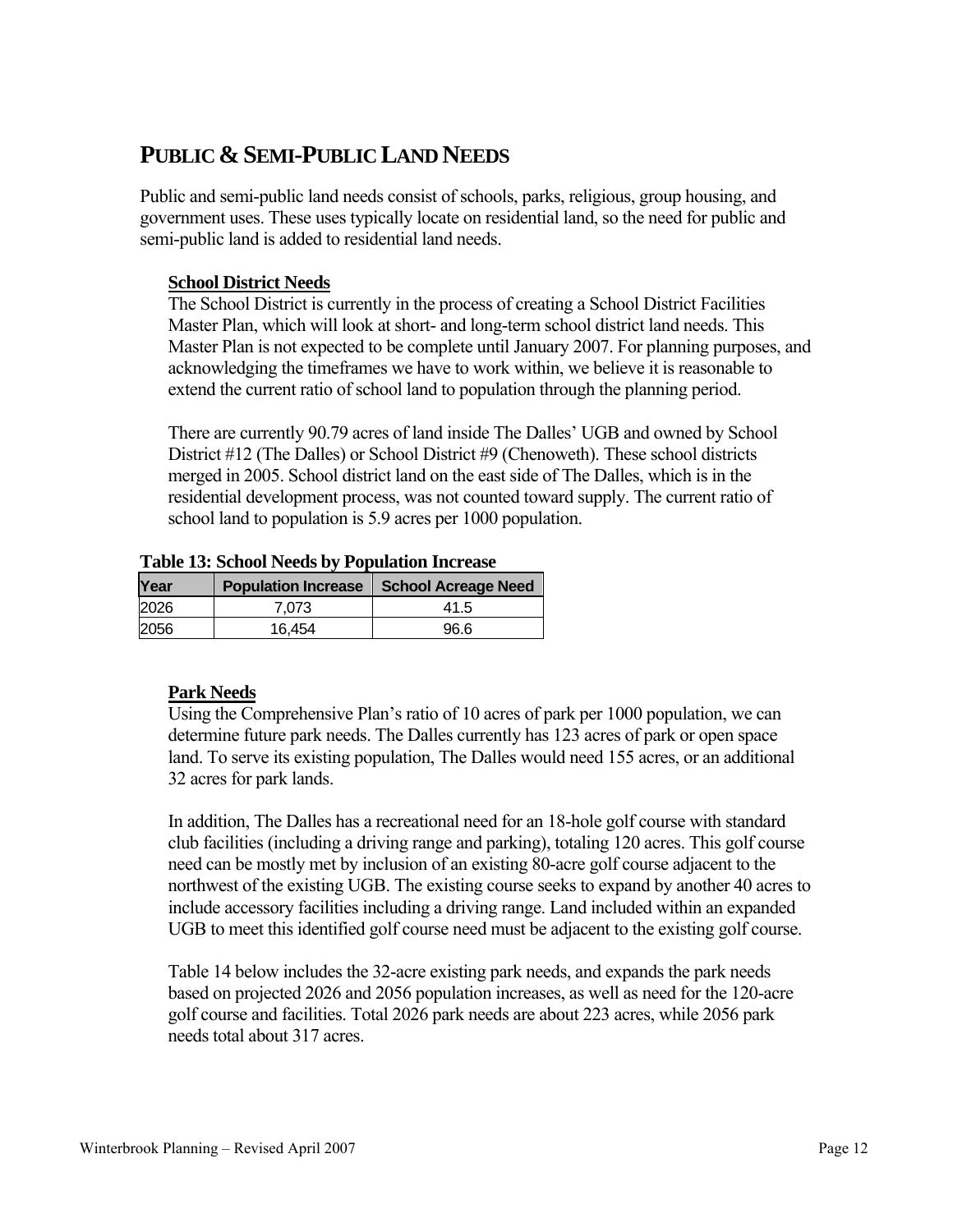| Year | <b>Population Increase</b> | <b>Population Acreage</b><br>Need | <b>Golf Course</b><br><b>Need</b> | <b>Total Park Acreage</b><br><b>Need</b> |
|------|----------------------------|-----------------------------------|-----------------------------------|------------------------------------------|
| 2026 | 7.073                      | 102.7                             | 120                               | 223                                      |
| 2056 | 16.454                     | 196.5                             | 120                               | 317                                      |

<span id="page-12-0"></span>**Table 14: Park Needs by Population Increase** 

#### **Religious Uses**

The need for land dedicated to religious uses can be projected based on existing ratios of population to religious uses in The Dalles. There are currently 57 acres devoted to religious uses in The Dalles, which comes out to about 3.7 acres per 1000 population.

Extending this ratio results in a 2026 need for about 26 acres, and a 2056 need for about 61 acres.

**Table 15: Religious Use Need by Population Increase** 

| <b>Year</b> | <b>Population Increase</b> | <b>Religious Acreage Need</b> |
|-------------|----------------------------|-------------------------------|
| 2026        | 7.073                      | 26.1                          |
| 2056        | 16.454                     | 60.6                          |

#### **Group Housing**

As indicated above, a portion of The Dalles future population is expected to locate in group housing (some examples include institutional residences, elder care facilities, farmworker housing). The ratio identified in the 2000 Census was carried forward and applied to projected future population. Group housing is expected to accommodate 40 persons per gross acre.

#### **Table 16: Projected Group Housing Needs**

| Year | <b>Residents</b> | Persons/<br><b>Gross Acre</b> | <b>Gross Acres</b><br><b>Needed</b> |
|------|------------------|-------------------------------|-------------------------------------|
| 2026 | 233              | 40                            | 5.8                                 |
| 056  | 543              | 40                            | 13.6                                |

#### **Government**

As part of their population and employment projection analysis, ECONorthwest determined future demand for public government related uses. This demand was identified as about 54 gross acres by 2026, and about 125 gross acres by 2056. There are currently 19.4 acres of available and unused publicly-owned land in The Dalles.

| Taon Tri Gorchmucht Dana Ficca 2000 2000 |                  |                    |               |                   |
|------------------------------------------|------------------|--------------------|---------------|-------------------|
| Year                                     | <b>Net Acres</b> | <b>Gross Acres</b> | <b>Supply</b> | <b>Difference</b> |
| 2026                                     | 40.6             | 54.1               | 19.4          | 34.7              |
| 2056                                     | 93.5             | 124.7              | 19.4          | 105.3             |

#### **Table 17: Government Land Need 2006-2056**